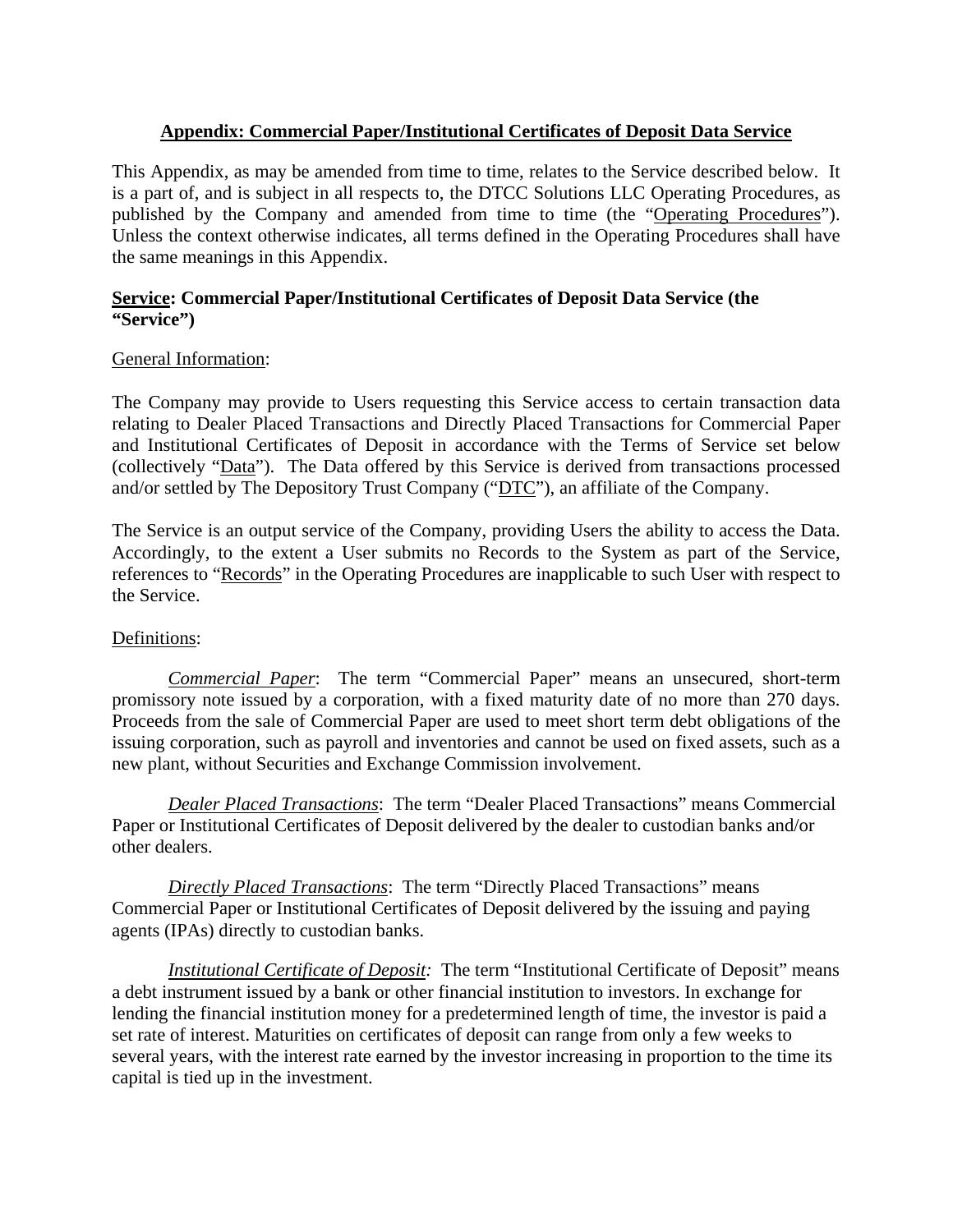#### Terms of Service:

### *Data Delivery; Limitation on Liability*:

The Data shall be delivered in accordance with one of the following schedules, as specified in writing by the User and approved by the Company (all times are Eastern Time):

- (i) Approximately: 12pm (noon), 3pm and 7pm; or
- (ii) Intraday (approximately: 12pm (noon) and 3pm); or
- (iii) End of Day (approximately: 7pm);

on business days in which DTC processes the Data.

Neither the Company nor DTC, nor any of their affiliates, will be responsible to any User for the completeness or accuracy of any Data accessed by any User, nor for any errors, omissions or delays which may occur in the transmission of such Data to a User.

### *User Responsibilities: CUSIP Data*

Each User agrees and acknowledges that the Data may contain CUSIP data such as numbers and descriptions which are and shall remain valuable intellectual property owned by, or licensed to, Standard & Poor's CUSIP Service Bureau ("CSB") and the American Bankers Association ("ABA"), and that no proprietary rights are being transferred to any User in such materials or in any of the information contained therein (all such materials or information the "CSB Data"). Any use of CSB Data by any User requires a license from CSB, along with an associated fee based on usage. Each User agrees that misappropriation or misuse of such materials will cause serious damage to CSB and ABA, and that in such event money damages may not constitute sufficient compensation to CSB and ABA; consequently, each User agrees that in the event of any misappropriation or misuse, CSB and ABA shall have the right to obtain injunctive relief in addition to any other legal or financial remedies to which CSB and ABA may be entitled.

Each User agrees that it shall not publish or distribute in any medium the CSB Data to any person or entity except pursuant to a valid license agreement with CSB. Each User further agrees that the use of CSB Data is not intended to create or maintain, and does not serve the purpose of the creation or maintenance of, a master file or database of CSB Data for itself or any third party recipient of such data from such User and is not intended to create and does not serve in any way as a substitute for the CUSIP MASTER TAPE, PRINT, DB, INTERNET, ELECTRONIC, CD-ROM Services and/or any other future services developed by the CSB.

NEITHER CSB, ABA NOR ANY OF THEIR AFFILIATES MAKE ANY WARRANTIES, EXPRESS OR IMPLIED, AS TO THE ACCURACY, ADEQUACY OR COMPLETENESS OF ANY OF THE INFORMATION CONTAINED IN THE CSB DATA. ALL SUCH MATERIALS ARE PROVIDED TO USERS ON AN "AS IS" BASIS, WITHOUT ANY WARRANTIES AS TO MERCHANTABILITY OR FITNESS FOR A PARTICULAR PURPOSE OR USE NOR WITH RESPECT TO THE RESULTS WHICH MAY BE OBTAINED FROM THE USE OF SUCH MATERIALS. NEITHER CSB, ABA NOR THEIR AFFILIATES SHALL HAVE ANY RESPONSIBILITY OR LIABILITY FOR ANY ERRORS OR OMISSIONS NOR SHALL THEY BE LIABLE FOR ANY DAMAGES, WHETHER